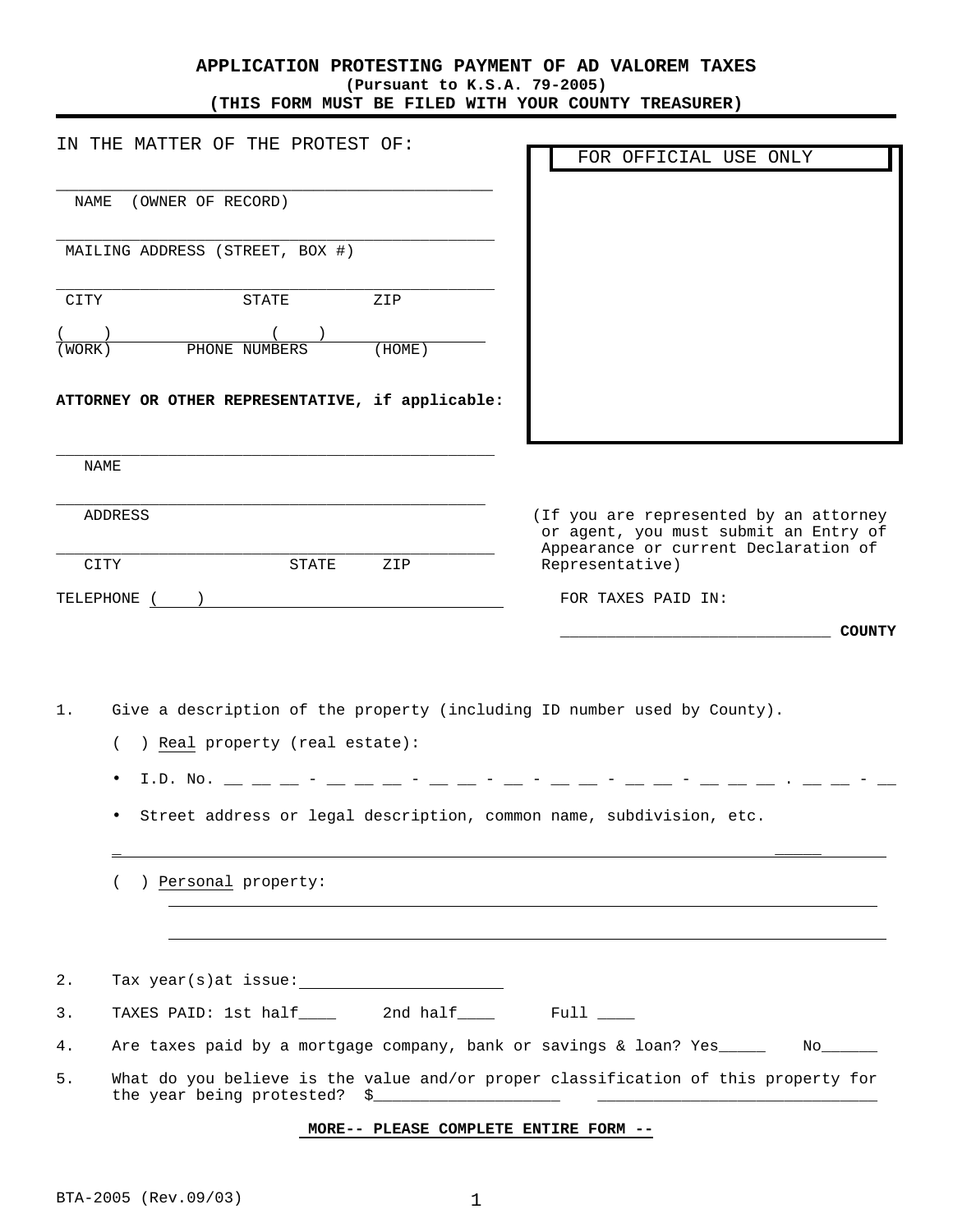|                                         |  |  |  | Explain why you are filing a protest and the statute, law, or facts on which your |  |  |  |
|-----------------------------------------|--|--|--|-----------------------------------------------------------------------------------|--|--|--|
| protest is based -- please be specific: |  |  |  |                                                                                   |  |  |  |

\_\_\_\_\_\_\_\_\_\_\_\_\_\_\_\_\_\_\_\_\_\_\_\_\_\_\_\_\_\_\_\_\_\_\_\_\_\_\_\_\_\_\_\_\_\_\_\_\_\_\_\_\_\_\_\_\_\_\_\_\_\_\_\_\_\_\_\_\_\_\_\_\_\_\_\_\_\_\_\_\_\_\_

\_\_\_\_\_\_\_\_\_\_\_\_\_\_\_\_\_\_\_\_\_\_\_\_\_\_\_\_\_\_\_\_\_\_\_\_\_\_\_\_\_\_\_\_\_\_\_\_\_\_\_\_\_\_\_\_\_\_\_\_\_\_\_\_\_\_\_\_\_\_\_\_\_\_\_\_\_\_\_\_\_\_\_

\_\_\_\_\_\_\_\_\_\_\_\_\_\_\_\_\_\_\_\_\_\_\_\_\_\_\_\_\_\_\_\_\_\_\_\_\_\_\_\_\_\_\_\_\_\_\_\_\_\_\_\_\_\_\_\_\_\_\_\_\_\_\_\_\_\_\_\_\_\_\_\_\_\_\_\_\_\_\_\_\_\_\_

(If more space is needed, attach additional sheets.)

I hereby certify that all information/documentation contained herein, attached hereto or hereafter provided by me is true and correct to the best of my knowledge and belief.

\_\_\_\_\_\_\_\_\_\_\_\_\_\_\_\_\_\_\_\_\_\_\_\_\_\_\_\_\_\_\_\_\_\_\_\_\_\_\_\_\_\_\_\_\_\_\_\_\_\_\_\_\_\_\_\_\_\_\_\_ \_\_\_\_\_\_\_\_\_\_\_\_\_\_\_\_\_\_\_\_\_\_\_\_\_

APPLICANT (OR Authorized Representative) SIGNATURE DATE

TITLE

## **THIS FORM MUST BE FILED WITH YOUR COUNTY TREASURER.**

\_\_\_\_\_\_\_\_\_\_\_\_\_\_\_\_\_\_\_\_\_\_\_\_\_\_\_\_\_\_\_\_\_\_\_\_\_\_\_\_\_\_\_\_\_\_\_\_\_\_\_\_\_\_\_\_\_\_\_\_

| FOR COUNTY TREASURER'S OFFICIAL USE ONLY |                              |                             |                                 |                       |                       |                                 |  |  |  |  |
|------------------------------------------|------------------------------|-----------------------------|---------------------------------|-----------------------|-----------------------|---------------------------------|--|--|--|--|
| Class %                                  | County<br>Appraised<br>Value | County<br>Assessed<br>Value | Taxpayer's<br>Assessed<br>Value | Invalid<br>Assessment | Total<br>Mill<br>Levy | Amount of<br>Taxes<br>Protested |  |  |  |  |
|                                          |                              |                             |                                 |                       |                       |                                 |  |  |  |  |
|                                          |                              |                             |                                 |                       |                       |                                 |  |  |  |  |
|                                          |                              |                             |                                 |                       |                       |                                 |  |  |  |  |
|                                          |                              |                             |                                 |                       |                       |                                 |  |  |  |  |